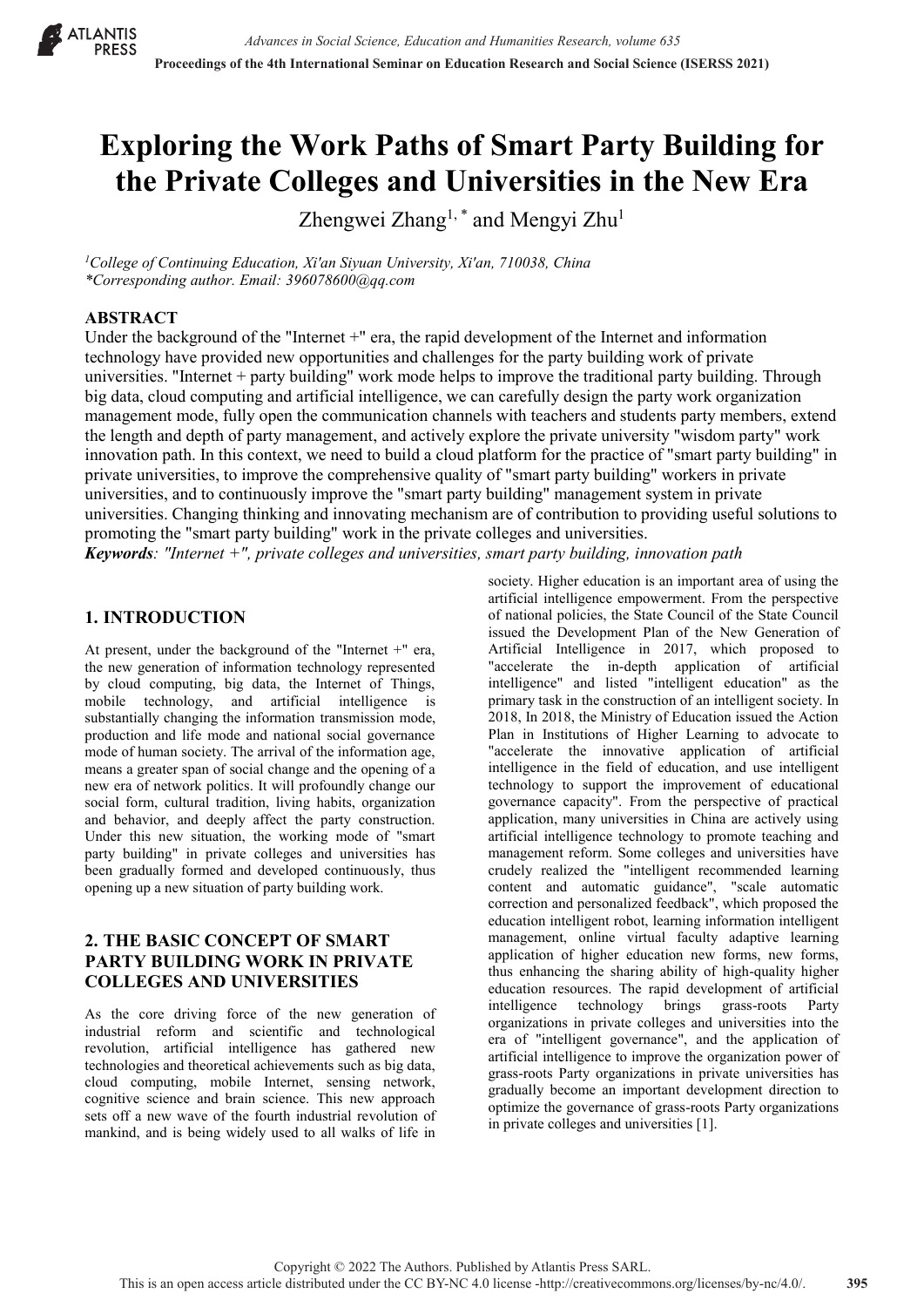"Smart party building" in private colleges and universities is an innovative party building work that fully integrates the content of the party building work with the Internet operation mode. Traditional party building work needs to be carried out face to face, so it has to be carried out in the same place and at the same time, so it is easy to be limited by the time and space. "Internet +" has brought new possibilities to the traditional form of party building work and has effectively solved the time and space restrictions of party building work. The work of "smart party building" in private colleges and universities can maximum use modern information technology to optimize and integrate scattered and independent information. Thus, private colleges and universities can realize the unification, intelligence and intelligent party building information of colleges and universities through smart party building.

# **3. THE NECESSITY OF "SMART PARTY BUILDING" IN PRIVATE COLLEGES AND UNIVERSITIES**

## *3.1. The Changes in of the Times Promotes the Innovation of Traditional Party Building Models*

Today is an era of informatization and data transformation. The traditional party building model has been unable to adapt to the development of the society. The application of the "smart party building" platform is very necessary for the smooth development of the party building work in private colleges and universities. Data in recent years show that with the increase of the number of party members in private colleges and universities, the workload of party building has increased, and the personnel engaged in party building management is heavy. Most party building workers in private colleges and universities hold several jobs. If they continue to use the traditional party building model, it may lead to a sharp decline in the efficiency of party building work and be out of touch with the society. Therefore, it is urgent to take the "Internet +" as the basic platform to carry out the "smart party building" work. "smart party building" is not only just a software, but also an important way to strengthen the political and ideological education of Party members in colleges and universities. It can not only strengthen the communication between party members on the "smart party building" platform, but also understand the needs of the masses on the platform, so as to clarify the direction of the Party's work. "smart party building" can also help party members in private colleges and universities to strengthen social practice, combine with practical life, and effectively improve the practical ability of party members. Therefore, the intelligent party building management has gradually become the party's internal management mode.

# *3.2. The Innovative Model of "Smart Party Building" Is More in Line with the Living and Learning Habits of Private College Students*

Dynamic monitoring and instant response "intelligent party building" are the party building activities of delivering real-time party building information technology based on network technology. The activities are characterized by the immediacy of information transmission and the initiative of learning mode. After receiving the information, the learners take the initiative to click, listen and watch at the same time. The use of this feature of intelligent party building makes it easier for the learners to strengthen their memory and take the initiative to participate in the learning. At the same time, the party building work will be integrated into the daily life of the learners, which is conducive to grasping of the policy more accurately.

The biggest problem in the traditional party building work comes from the lack of participants' interaction and insufficient communication. Due to the support of the platform, "intelligent party building" has more diversified interaction methods, and it is easier for participants to open their hearts to fully participate in the interaction. At the same time, the convenience of "intelligent party building" lies in its participation characteristics at any time. Participants can participate in the party building discussion or express opinions at any convenient time. In addition, "smart party building" does not need fixed places and fixed equipment, so participants can use ordinary mobile phones and other mobile devices to participate in it, reducing the threshold of participation in party building activities in private colleges and universities.

The characteristics of the full sharing of information resources makes the "smart party building" move the main position from online down to online, which is an important attempt and innovation for the party building work. The Internet connects hundreds of millions of terminals together, and this initiative is that the synchronous sharing of information becomes possible. Taking advantage of this information sharing, "intelligent party building" can break the original disadvantages of information asymmetry, and all kinds of party building information can be transmitted to the party building participants anytime and anywhere. At the same time, participants can also constantly exchange and supplement information, so that participants can understand the theory and knowledge of party building in the dynamic process, and can quickly understand their own knowledge deficiencies, and improve the deficiencies in the work in time [2].

## **4. THE PROBLEMS EXISTING IN THE INNOVATION OF "SMART PARTY BUILDING" IN PRIVATE COLLEGES AND UNIVERSITIES**

At present, although some private colleges and universities are trying to promote the "wisdom party" work platform, in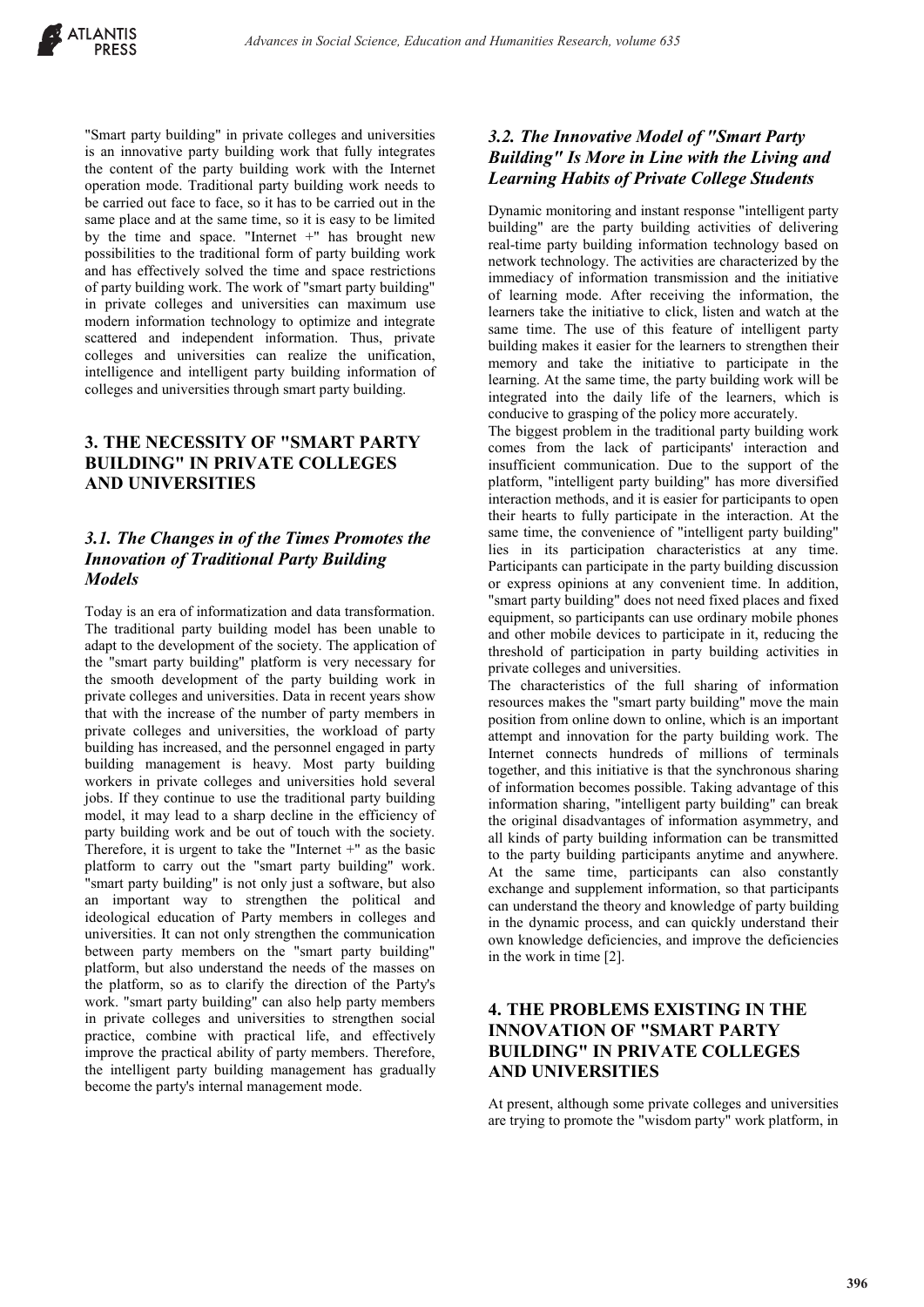the function positioning and optimization measures, especially for the party work content integration, there does not reflect the technical advantages of intelligence and information. In addition, the content lacks innovation, and the operation mechanism also needs to be optimized, which affects the promotion effect of the "smart party building" work.

#### *4.1. The Application Technology of "Smart Party Building" in Private Colleges and Universities Needs to Be Innovated*

As the crystallization of modern technology, "smart party building" needs to constantly optimize and innovate the application software and hardware equipment, so as to be in line with the Internet technology and reflect the application advantages of the "smart party building" platform. However, on the one hand, the private colleges and universities are restricted by capital; on the other hand, the private colleges and universities lack an excellent information technology team to provide technical support for the stable operation of the "smart party building" platform, which will affect the quality and efficiency of the party building work in the private colleges and universities. With the rise of various Internet social platforms, application platforms also attach more importance to communication efficiency, and create a smooth and comfortable communication channel for users. As the link between the party organizations of private colleges and universities and the members of the grass-roots party organizations, the "smart party building" platform needs stable communication channels when transmitting the innovative spirit and communication. However, at the present stage, the "smart party building" platform of private colleges and universities lacks relevant functions. The platform can only unilaterally pass on the members but can not effectively absorb the suggestions and opinions of the members, which will make the "smart party building" platform of colleges and universities lose its original roles [3].

#### *4.2. The Quality of "Smart Party Building" Personnel Needs to Be Improved*

The ability level and comprehensive quality of smart platform construction staff in the grass-roots party building work in private colleges and universities directly affect the role of smart party building platform. However, through the analysis of the work ability and quality of the "smart party building" platform personnel, there are uneven good and bad conditions. Some middle-aged and elderly party building staff's information processing ability and computer application ability are relatively weak, and they are prone to resistance due to the weakness in the use of smart cloud platforms. Although the young party building staff are skilled in network technology and information processing ability, there can be excessive use. In addition, the construction of the platform provides greater convenience for the grassroots party building work. The release of much information is carried out through the platform, and the face-to-face communication time between the cadres is reduced, which is not conducive to the construction of a good relationship between the cadres and the masses.

## *4.3. The Management System for the Construction of the "Smart Party Building" Platform in Private Universities Needs to Be Improved*

In the construction of grass-roots Party organizations in private colleges and universities, the "smart party building" is still in the primary stage without too many systems that can be referred to, and thus their own system construction is not perfect. Through the analysis of the "smart party building" management system under the background of "Internet +", we found that it is not positive and perfect in the system construction. At the same time, there is no unified standard, which results in the efficiency of party building management in private colleges and universities. At present, there are no national laws and regulations on the construction of the party building cloud platform. In addition, the legal awareness and knowledge of the grass-roots party building platform in private colleges and universities are weak, and the definition of party affairs information disclosure and confidential protection are still unclear, thus leading to the negative construction effect of the new mode of "smart party building" in private colleges and universities [4].

## **5. THE INNOVATIVE PATHS OF "SMART PARTY BUILDING" WORK IN PRIVATE COLLEGES AND UNIVERSITIES**

# *5.1. Building a Cloud Platform for fhe Practice of "Smart Party Building" for College Students in Private Universities*

smart party building platform is based on "Internet +" technology. With the help of computers, mobile phones, tablets and other electronic terminal equipment, it needs sufficient special funds to support and allocate professional teams to build the party affairs work platform. The "three meetings and a lesson", theme party day, party fee payment, branch exchange, work assessment, publicity and education, party member development and other work can be integrated with the functional modules to realize information dissemination, data statistics, party affairs information management, free from time and space restrictions, real-time user interaction and other functions. By using the VR virtual reality technology, holographic image technology, integrating the traditional propaganda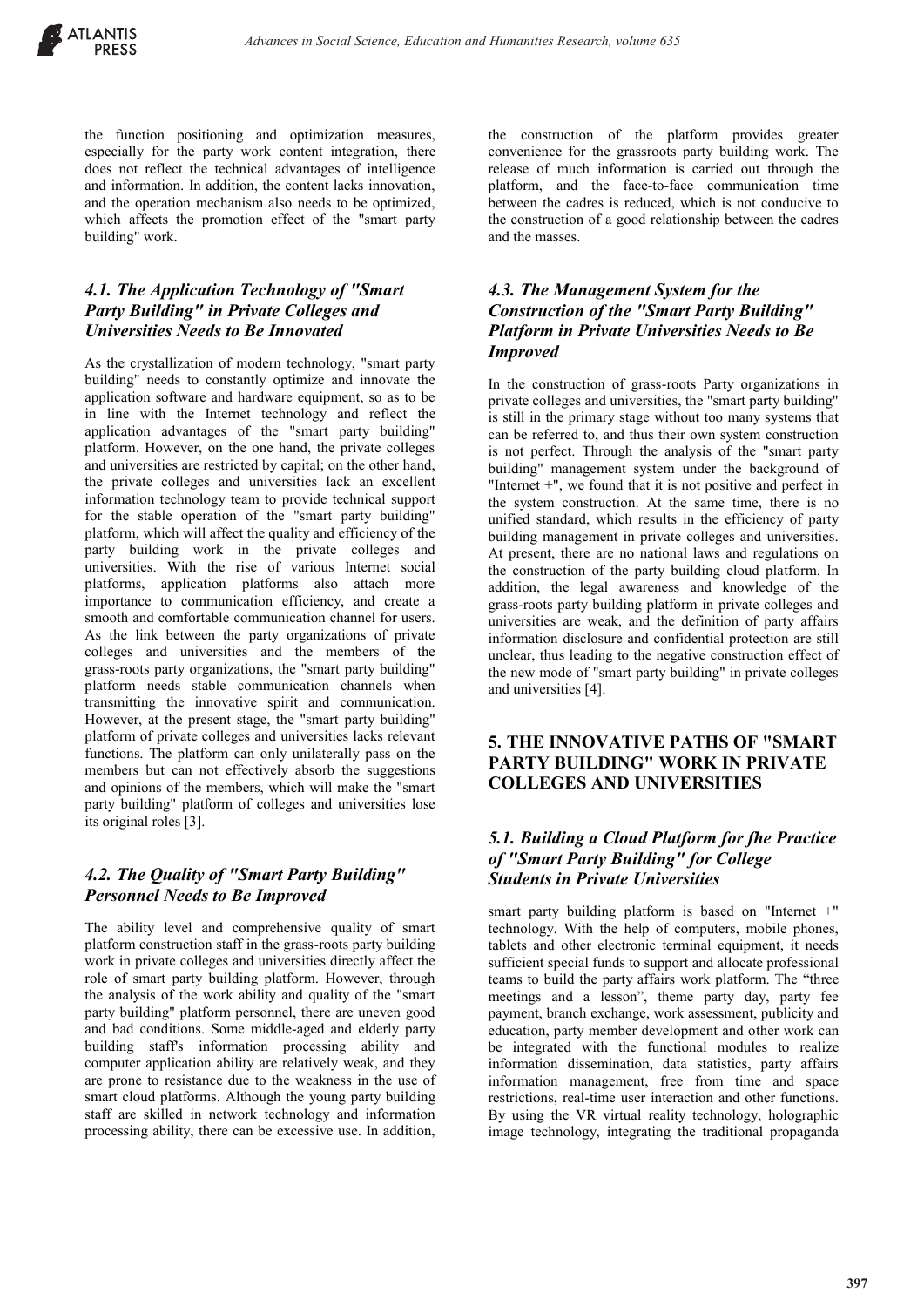video, electronic picture album, language interpretation guide map, online reservation and other technologies, a variety of kinds of red education resources offline can be moved to online to create a new VR smart party building platform. The Party's development course, major historical events, and great achievements can be vividly presented through the platform, so that Party members are immersive and have a deeper understanding of the essence of patriotism education. At the same time, it also solves the lack of interaction and insufficient vividness of traditional online resources.

After the establishment of the smart party building platform, many contents carried out by grass-roots Party organizations can be transferred to the platform, and Party members can use mobile terminals to learn, interact and communicate anytime and anywhere. The platform can provide a variety of forms of learning, such as text, video, audio, pictures, and rich learning content like video resources that can link TV series, news, micro video, movies and so on. In terms of the information communication mode, the intelligent party building platform has changed the single one-to-many communication form of traditional media. On the basis of no time and space restrictions, it realizes the two-way interaction between information communicators and recipients, which not only broadens the breadth of information, but also increases the depth of information communication. Rich learning resources, flexible learning forms and diversified communication methods can enhance the party member's learning interest of the party members, enhance the learning effect, enhance the theoretical cultivation of the student party members, and promote the establishment of a learning-oriented party organization [5].

## *5.2. Improving the Comprehensive Quality of the "Smart Party Building" Workers in Private Colleges and Universities*

Private colleges and universities should attach importance to cultivating the comprehensive quality and working skills of party building workers, and give full play to their leading and promoting roles in the construction of a three-dimensional mode of intelligent party building. First of all, private colleges and universities should pay attention to improving the comprehensive quality and work skills of the school party building workers. Private colleges and universities should improve the training mechanism of party building workers, innovate the training methods and assessment and other aspects, help party building workers to develop the habit of informationized party building work, and improve their skills level of using information technology to carry out various party building work. Secondly, the party building workers in private colleges and universities should address the gaps between themselves and the excellent party building workers in colleges and universities, clarify the importance of improving their comprehensive quality and information technology application skills from the ideological level, actively learn relevant information technology knowledge, and lay a foundation for the use of information technology to carry out three-dimensional party building work. Finally, private colleges and universities should also explore outstanding party building talents among college student party members, enrich the party building work team, promote the overall improvement of the comprehensive quality of party building workers, and provide correct guidance for the construction of the three-dimensional mode of intelligent party building [6].

## *5.3. Continuing to Improve the Management System of "Smart Party Building" in Private Colleges and Universities*

As the network world is not a predominant place, we should constantly strengthen the management level to make the network technology to truly serve the party building work, and even become the main body of the party building work. The management level here namely refers to the processing ability of the network information, but also refers to the development and maintenance ability of the network functions, including the service wisdom and enthusiasm of the "smart party building" management personnel in private colleges and universities. The improvement of the management level is the key to make the "smart party building" deeply rooted in the hearts of the people, but also to let the "smart party building" participants in private universities be more willing and actively participate in the smart party building activities. Therefore, the sign of measuring the success of the "smart party building" is the enthusiasm and initiative of the participants. And what determines the enthusiasm and initiative of the participants is the service level of the "smart party building" platform . The service of "smart party building" should include planning in advance, tracking during events, and collecting feedback afterwards, etc. Only by strengthening the technical level and management level at the same time can the hardware and software level be fully given full play, and then the efficiency of the "smart party building" platform of private colleges and universities can achieve the best effect. These endeavors will provide accurate and reliable data support for the management and decision-making of "smart party building", ensure the positive energy and vitality of the platform content of the "smart party building" platform, and guide Party members to move forward in the right direction.

#### **6. CONCLUSION**

In conclusion, under the background of "Internet +", information technology provides a more practical and more convenient ways for the "smart party building" platform of private colleges and universities, which promotes the education, management and service of Party